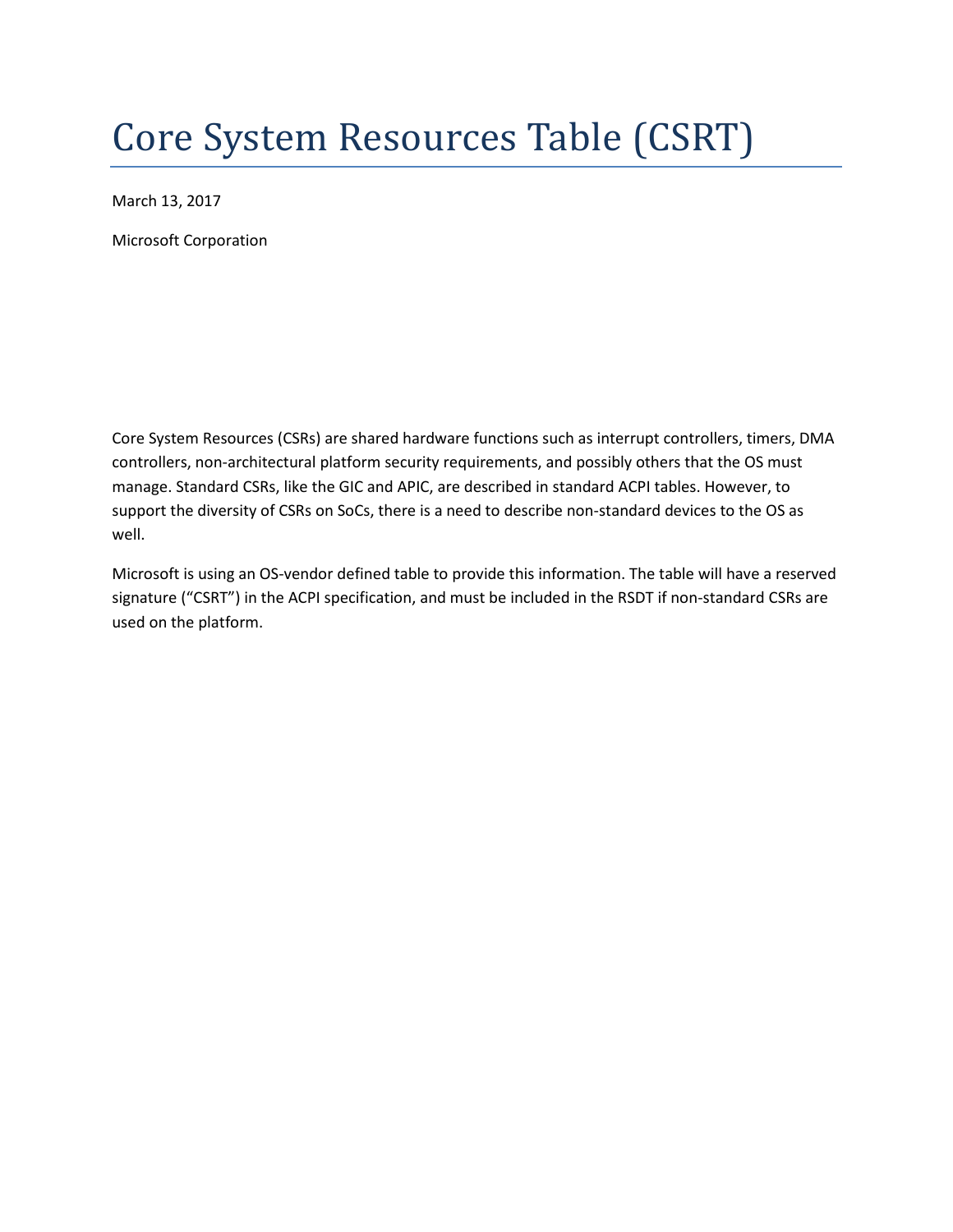### **NOTICE**

The information contained in this document is subject to change without notice. Microsoft irrevocably promises, with respect to the CSRT Specification, not to assert any of their respective Necessary Claims against any Implementers of the CSRT Specification for making, using, selling, offering for sale, importing or distributing any implementation of the CSRT Specification to the extent such implementation conforms to the CSRT Specification, and is compliant with all of the required parts of the mandatory provisions of the CSRT Specification ("Covered Implementation"), except where the Implementer asserts a claim against, or files, maintains or voluntarily participates in a lawsuit, arbitration, administrative action or other judicial or quasi-judicial proceeding against a Microsoft Covered Implementation. Here, "Implementer" means any party to this promise that implements a Covered Implementation. "Necessary Claims" are those claims of Microsoft-owned or Microsoft-controlled patents that are necessary to implement the required portions (which also include the required elements of optional portions) of the Specification that are described in detail and not merely referenced in the Specification. A patent is "controlled" by a party if (a) the patent is owned by an Affiliate of that party or (b) that party or its Affiliate, is the exclusive licensee of the patent; and that party, or its Affiliate, has the right to make this promise regarding the patent without a duty or obligation to pay a royalty or other fee to a third party. "Affiliate" means, in relation to a party, any entity controlled, directly or indirectly, by that party, any entity that controls, directly or indirectly, that party or any entity directly or indirectly under common control with that party.

This promise is not an assurance either (i) that any of Microsoft's issued patent claims covers a Covered Implementation or are enforceable or (ii) that a Covered Implementation will not infringe the patents or other intellectual property rights of any third party. No other rights except those expressly stated in this promise shall be deemed granted, waived or received by implication, exhaustion, estoppel or otherwise."

MICROSOFT MAKES NO WARRANTY OF ANY KIND WITH REGARD TO THIS MATERIAL, INCLUDING, BUT NOT LIMITED TO, THE IMPLIED WARRANTIES OF MERCHANTABILITY AND FITNESS FOR A PARTICULAR PURPOSE.

#### **Copyright © 2010, 2017 by MICROSOFT CORPORATION. All rights reserved.**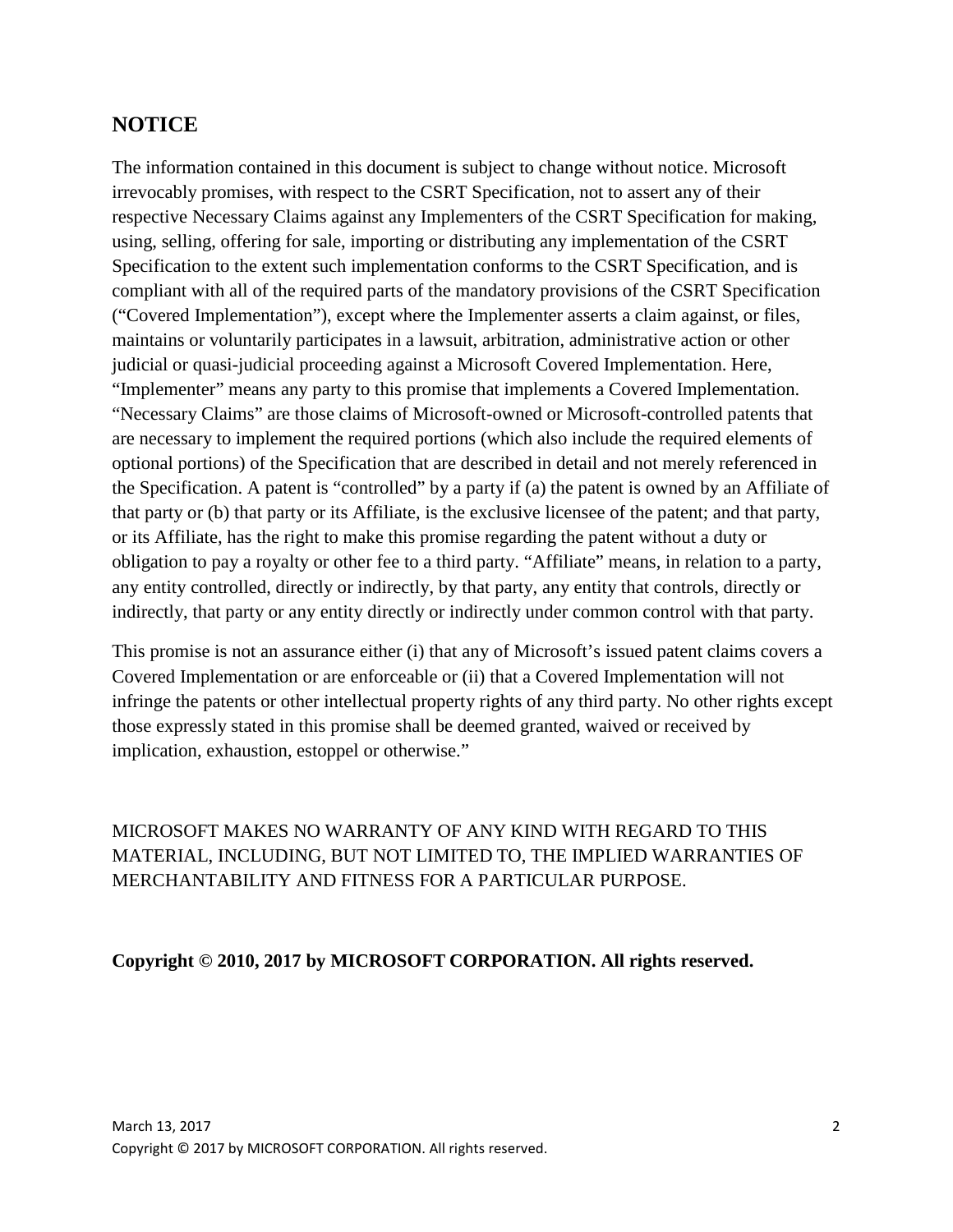# **1 CSRT Table Definition**

To enumerate any non-standard CSRs, the system will use a "Core System Resource Table" (CSRT). The CSRT consists of a standard ACPI Header followed by a set of variable-length Resource Groups. Each Resource Group starts with a Resource Group Header which includes Resource Group identification information and the size of the group, followed by an optional Resource Group Shared Info section containing vendor-defined information about the group, and then followed by one or more Resource Descriptors. Each resource descriptor defines a subdevice (an interrupt controller, timer, DMA controller, DMA channel, or platform security device) associated with the Resource Group. The Resource Descriptor is further broken down into a Resource Descriptor Header followed by Silicon Vendor defined information which is meaningful only to the vendor-provided software module provided for the platform.



**Figure 1-1 Core System Resource Table Structure**

Windows will support exactly one CSRT table. If more than one CSRT table is implemented by the firmware, the behavior is undefined.

# **2 ACPI Table Header**

ACPI Tables always start with the ACPI Table Header structure. For the Core System Resource Table, this header will have the following values: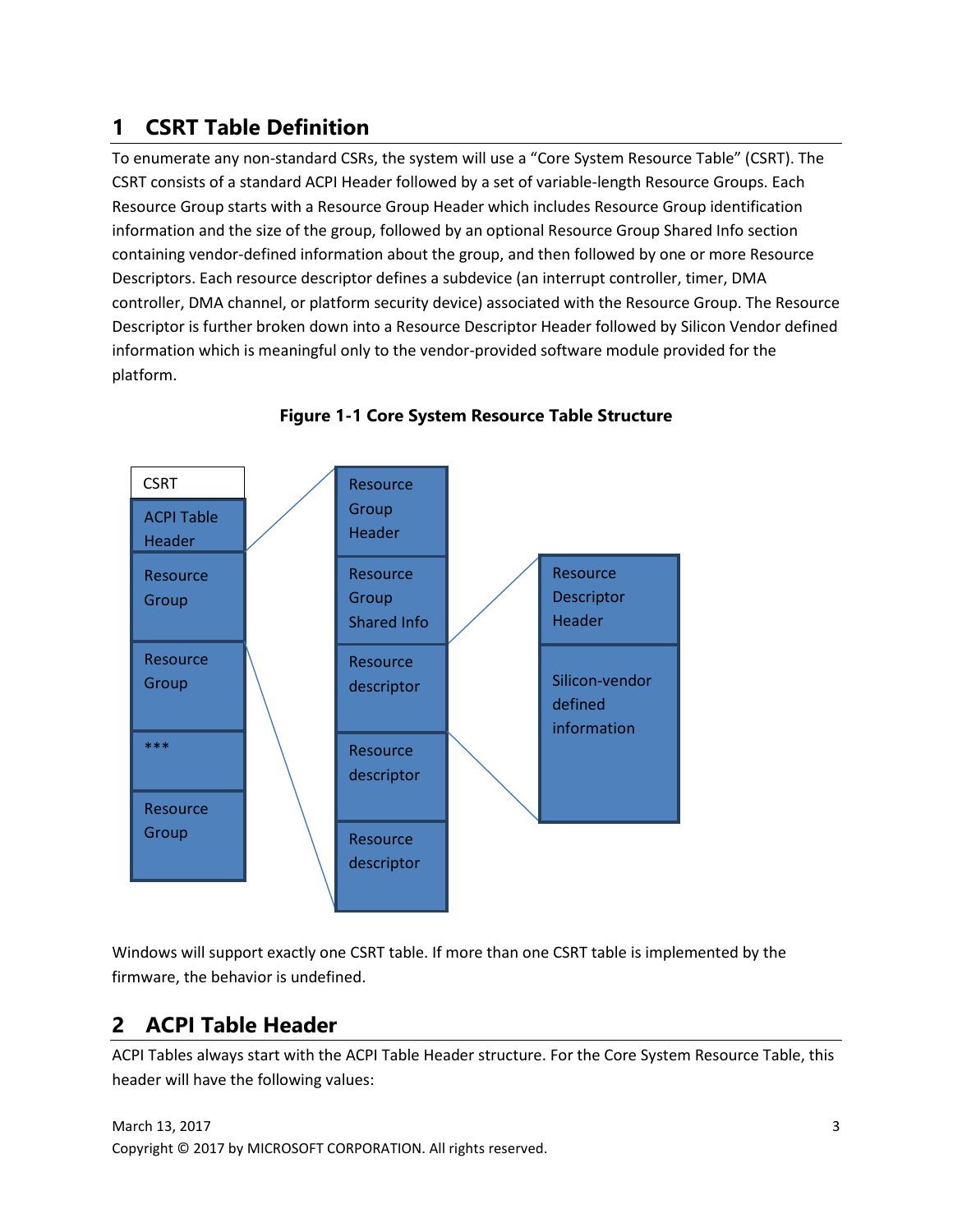| <b>Field</b>        | <b>Byte</b><br>Length | <b>Byte</b><br><b>Offset</b> | Value                                                                                | Comment                                         |
|---------------------|-----------------------|------------------------------|--------------------------------------------------------------------------------------|-------------------------------------------------|
| <b>ACPI Header</b>  |                       |                              |                                                                                      | 36 bytes total                                  |
| <b>Signature</b>    | 4                     | 0                            | "CSRT"                                                                               | Signature for the table.                        |
| Length              | 4                     | 4                            | $36 +$ <sum all<="" of="" th=""><th>Length, in bytes, of the entire table</th></sum> | Length, in bytes, of the entire table           |
|                     |                       |                              | <b>Resource Groups&gt;</b>                                                           |                                                 |
| <b>Revision</b>     | 1                     | 8                            | $\Omega$                                                                             | Revision                                        |
| <b>Checksum</b>     | 1                     | 9                            | <checksum></checksum>                                                                | Entire table must sum to zero.                  |
| <b>OEMID</b>        | 6                     | 10                           | <firmware-specific></firmware-specific>                                              | OEM ID                                          |
| <b>OEM Table ID</b> | 8                     | 16                           | <firmware-specific></firmware-specific>                                              | The table ID is the manufacturer<br>model ID.   |
| <b>OEM Revision</b> | 4                     | 24                           | <firmware-specific></firmware-specific>                                              | OEM revision for supplied OEM Table<br>ID.      |
| <b>Creator ID</b>   | 4                     | 28                           | <firmware-specific></firmware-specific>                                              | Vendor ID of utility that created the<br>table. |
| <b>Creator</b>      | 4                     | 32                           | <firmware-specific></firmware-specific>                                              | Revision of utility that created the            |
| <b>Revision</b>     |                       |                              |                                                                                      | table.                                          |

#### **Table 2-1. ACPI Table Header Format**

## **3 Resource Groups**

A Resource Group conceptually represents a group of devices sharing the same IP, hardware resources, or registers. Each Resource Group in the CSRT begins with a Resource Group Header: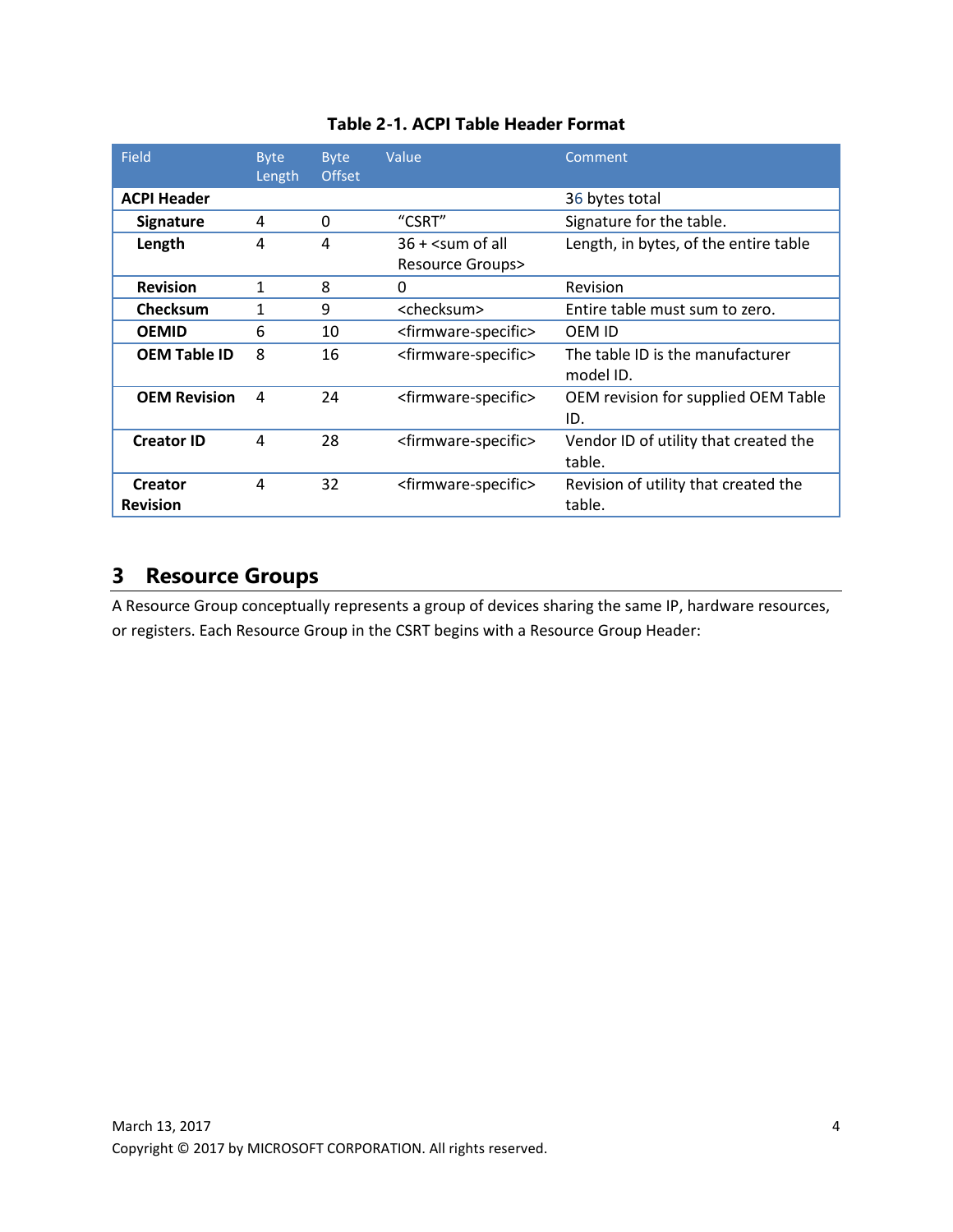| Field                                  | <b>Byte</b><br>Length | <b>Byte</b><br><b>Offset</b> | <b>Description</b>                                                                                                                                                                                                                                                                                                                                      |
|----------------------------------------|-----------------------|------------------------------|---------------------------------------------------------------------------------------------------------------------------------------------------------------------------------------------------------------------------------------------------------------------------------------------------------------------------------------------------------|
| <b>Resource Group</b><br><b>Header</b> |                       |                              | 24 bytes total                                                                                                                                                                                                                                                                                                                                          |
| Length                                 | 4                     | $\Omega$                     | Length of this Resource Group, including the size of the<br>Resource Group header.                                                                                                                                                                                                                                                                      |
| <b>Vendor ID</b>                       | 4                     | 4                            | 4-byte vendor identifier. Little-endian order: the string<br>"ABCD" as a 32-bit value is DCBA.                                                                                                                                                                                                                                                          |
| <b>Subvendor ID</b>                    | 4                     | 8                            | 4-byte subvendor identifier. Little-endian order: the<br>string "ABCD" as a 32-bit value is DCBA. (Optional). If 0,<br>it, and Subdevice ID, is ignored.                                                                                                                                                                                                |
| <b>Device ID</b>                       | $\mathcal{P}$         | 12                           | 2-byte (16 bit) device ID.                                                                                                                                                                                                                                                                                                                              |
| Subdevice ID                           | $\mathcal{P}$         | 14                           | 2-byte (16 bit) subdevice ID. Ignored if Subvendor ID is<br>$\mathbf{0}$ .                                                                                                                                                                                                                                                                              |
| <b>Revision</b>                        | $\mathcal{P}$         | 16                           | 2-byte (16 bit) revision ID.                                                                                                                                                                                                                                                                                                                            |
| <b>Reserved</b>                        | $\mathcal{P}$         | 18                           | Must be zero                                                                                                                                                                                                                                                                                                                                            |
| SharedInfoLength                       | 4                     | 20                           | 4-byte (32 bit) value which specifies the length of any<br>additional data appended to the Resource Group<br>Header prior to any Resource Descriptors. This<br>additional data might include configuration information<br>shared by all the resource descriptors within this group.<br>If no shared data is included, this field should be set to<br>0. |

#### **Table 3-1. Resource Group Header Format**

#### **3.1 Resource Group Shared info**

The optional Resource Group Shared Info section may be used to store configuration information that is global to the associated Resource Group. This may include information like peripheral base addresses, shared interrupt lines, or any other information that the implementer deems should not be associated with any one Resource Descriptor. This section is optional; if it is not include, the SharedInfoLength field of the Resource Group Header should be set to 0.

## **4 Resource Descriptor**

Resource Descriptor defines a single device which is part of a Resource Group. Each Resource Descriptor begins with the following header: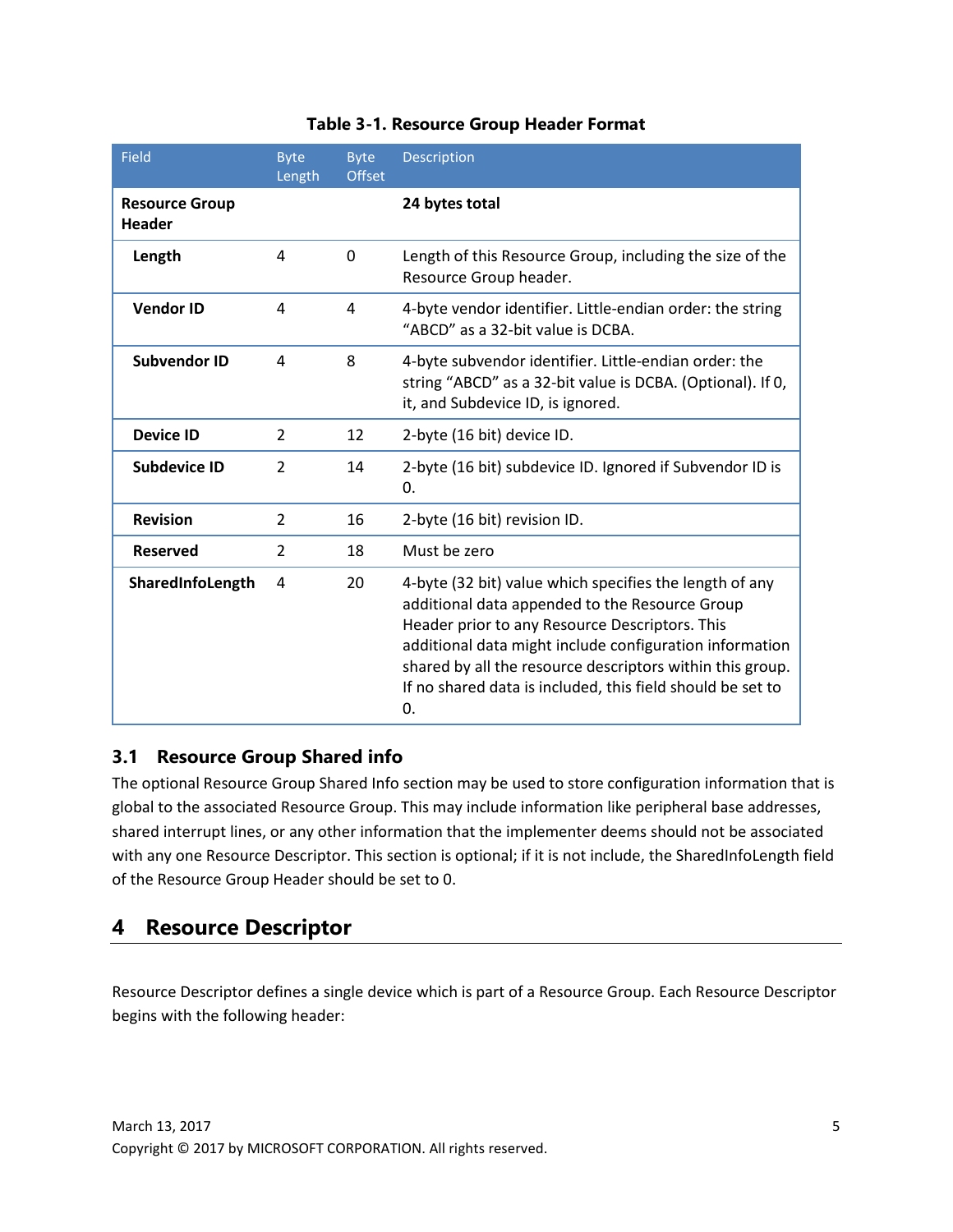| <b>Field</b>                                | <b>Byte</b><br>Length | <b>Byte</b><br><b>Offset</b> | <b>Description</b>                                                                                                                                                                                                    |
|---------------------------------------------|-----------------------|------------------------------|-----------------------------------------------------------------------------------------------------------------------------------------------------------------------------------------------------------------------|
| <b>Resource</b><br><b>Descriptor Header</b> |                       |                              | 12 bytes total                                                                                                                                                                                                        |
| Length                                      | 4                     | 0                            | Length of this Resource Descriptor,<br>including the size of the Resource<br>Descriptor header.                                                                                                                       |
| <b>Resource Type</b>                        | $\overline{2}$        | 4                            | Type for this resource. This value will have<br>corresponding Subtype and value as shown<br>in the Type and Subtype Table, below.                                                                                     |
| Resource<br>Subtype                         | $\mathcal{P}$         | 6                            | Subtype for this resource. See the Type<br>and Subtype Table, below.                                                                                                                                                  |
| UID                                         | 4                     | 8                            | 32-bit resource identifier. This UID must be<br>a number, and must be unique within the<br>Resource Group. The UID may be used to<br>uniquely identify a specific device within<br>the group.<br>OxFFFFFFFF: Reserved |
| Silicon vendor<br>defined<br>information    | N                     | 12                           | Variable length information that is specific<br>to this resource, this information is opaque<br>to the OS and passes through to the<br>vendor-provided module.                                                        |

## **Table 4-1. Resource Descriptor Format**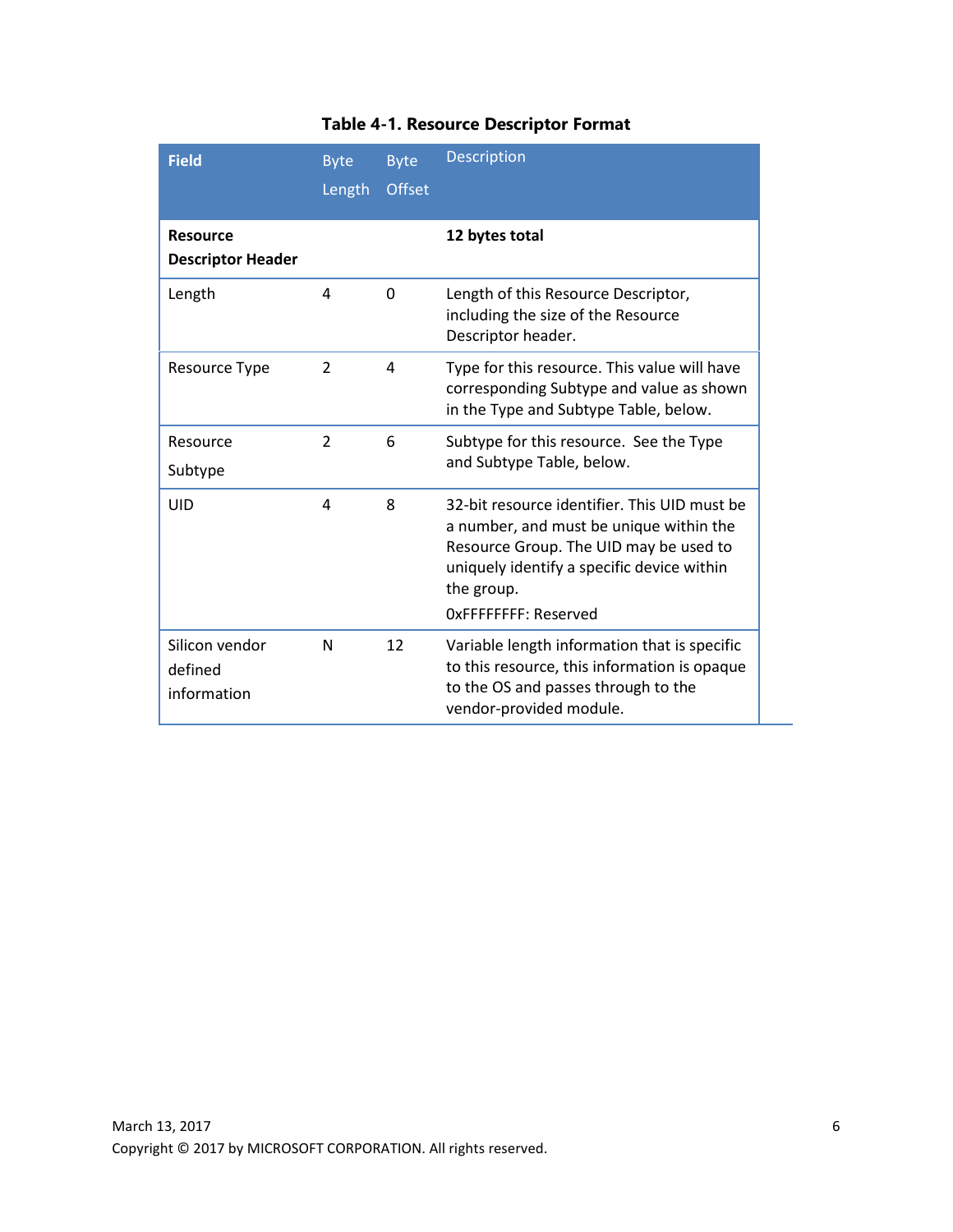| <b>Resource</b>   | <b>Type</b>          | <b>SubType</b>           | <b>Description</b>    |
|-------------------|----------------------|--------------------------|-----------------------|
| Reserved          | 0x0000               | 0x0000                   | Do not use            |
| Interrupt         | 0x0001               | 0x0000                   | Interrupt Line        |
|                   |                      | 0x0001                   | Interrupt controller  |
| Timer             | 0x0002               | 0x0000                   | Timer                 |
| <b>DMA</b>        | 0x0003               | 0x0000                   | <b>DMA</b> channel    |
|                   |                      | 0x0001                   | <b>DMA</b> controller |
| Platform Security | 0x0004               | 0x0000                   | Reserved              |
|                   |                      | 0x0001                   | Platform security     |
|                   |                      | 0x0002-<br><b>OxFFFF</b> | Reserved              |
| Reserved          | 0x0005-<br>0x07FF    | 0x0000                   | Reserved              |
| Reserved          | 0x0800<br>$-$ OxFFFF | <b>OxFFFF</b>            | Do not use            |

#### **Table 4.2. Resource Types and Subtypes**

While it is expected that commonly Resource Groups are made up of Resource Descriptors of the same type (e.g. a block of timers), there is no requirement that this be so. In some situations, a Resource Group may need to represent a heterogeneous collection of Resource Descriptors (e.g. an interrupt controller with a built-in timer).

## **5 Parsing Resource Groups**

The relationship between the various headers and the length fields in the CSRT is illustrated in the following diagram, which shows a CSRT containing three Resource Groups: